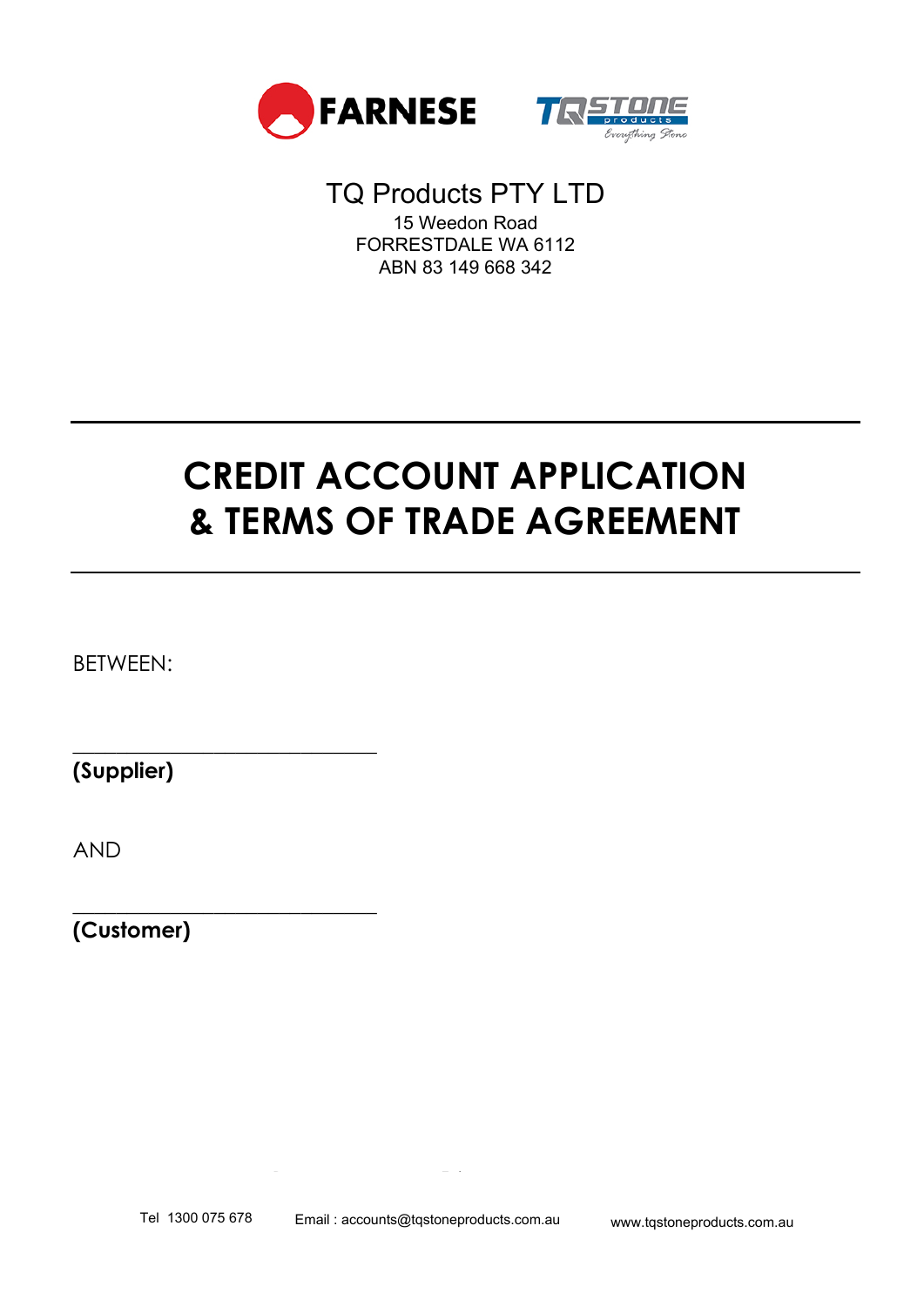|                                                |                                                 | <b>CREDIT APPLICATION</b>                                                                                |                                                                                                                                                                                                                                                                                         |
|------------------------------------------------|-------------------------------------------------|----------------------------------------------------------------------------------------------------------|-----------------------------------------------------------------------------------------------------------------------------------------------------------------------------------------------------------------------------------------------------------------------------------------|
| application can be processed.                  |                                                 |                                                                                                          | All sections (if applicable) and three trade references must be supplied before your credit                                                                                                                                                                                             |
| SUPPLIER-                                      |                                                 |                                                                                                          |                                                                                                                                                                                                                                                                                         |
| A /                                            | P/                                              | F/                                                                                                       | E/                                                                                                                                                                                                                                                                                      |
| <b>CUSTOMER DETAILS</b>                        |                                                 |                                                                                                          |                                                                                                                                                                                                                                                                                         |
| Entity (Tick one):                             | $\Box$ Company                                  | Partnership / Sole Trader                                                                                | ABN/ACN:                                                                                                                                                                                                                                                                                |
| Company Name:<br><b>Business Address:</b>      |                                                 | Suburb:                                                                                                  | Postcode:                                                                                                                                                                                                                                                                               |
| Postal Address:                                |                                                 | Suburb:                                                                                                  | Postcode:                                                                                                                                                                                                                                                                               |
| <b>Accounts Payable</b>                        |                                                 |                                                                                                          | Ph:                                                                                                                                                                                                                                                                                     |
| Contact:<br>Email:                             |                                                 |                                                                                                          | Fax:                                                                                                                                                                                                                                                                                    |
| Does Company Act as Trustee?<br>Name of Trust: | Yes*                                            | <b>No</b>                                                                                                | *(If Yes, please complete below)<br>ABN:                                                                                                                                                                                                                                                |
| <b>Trading Name:</b>                           |                                                 |                                                                                                          |                                                                                                                                                                                                                                                                                         |
| <b>CUSTOMER DIRECTOR DETAILS</b>               |                                                 |                                                                                                          |                                                                                                                                                                                                                                                                                         |
| 1.<br>Name:                                    |                                                 | Address:                                                                                                 |                                                                                                                                                                                                                                                                                         |
| DOB:                                           |                                                 | Driver's Licence No:                                                                                     | Ph:                                                                                                                                                                                                                                                                                     |
| 2.<br>Name:<br>DOB:                            |                                                 | Address:<br>Driver's Licence No:                                                                         | Ph:                                                                                                                                                                                                                                                                                     |
| 3.<br>Name:                                    |                                                 | Address:                                                                                                 |                                                                                                                                                                                                                                                                                         |
| DOB:                                           |                                                 | Driver's Licence No:                                                                                     | Ph:                                                                                                                                                                                                                                                                                     |
| <b>TRADE REFERENCES</b>                        | Are Business Premises Owned, Leased, Mortgaged? | Has the Company ever been in administration under the Corporations Act 2001?<br>$\Box$ Owned<br>  Leased | l lYes<br>$\Box$ No<br>Mortgaged                                                                                                                                                                                                                                                        |
| Name:<br>Ι.                                    |                                                 | Email:                                                                                                   | Ph:                                                                                                                                                                                                                                                                                     |
| 2.<br>Name:                                    |                                                 | Email:                                                                                                   | Ph:                                                                                                                                                                                                                                                                                     |
| 3.<br>Name:                                    |                                                 | Email:                                                                                                   | Ph:                                                                                                                                                                                                                                                                                     |
| <b>CREDIT FACILITY REQUEST</b>                 |                                                 |                                                                                                          |                                                                                                                                                                                                                                                                                         |
| \$<br>Bank & Branch:                           |                                                 | Estimated amount of monthly purchases and/or credit facility requested:                                  |                                                                                                                                                                                                                                                                                         |
|                                                |                                                 | AGREEMENT TERMS - This becomes a legally binding agreement once it is signed below                       |                                                                                                                                                                                                                                                                                         |
|                                                |                                                 |                                                                                                          | a) The Customer has provided the Supplier the information in this Credit Application for the purpose of establishing a credit account with                                                                                                                                              |
| the Supplier.                                  |                                                 |                                                                                                          |                                                                                                                                                                                                                                                                                         |
|                                                |                                                 |                                                                                                          | b) The Supplier agrees to consider the Customer's application and to advise the Customer whether or not credit will be extended.<br>c) The parties agree that if the Supplier grants the Customer credit facilities then such credit facilities shall be on the Terms and Conditions of |
| Trading attached.                              |                                                 |                                                                                                          | d) The Customer agrees to be bound by the Terms and Conditions of Trading attached for every supply of goods and services by the                                                                                                                                                        |
| Supplier.                                      |                                                 |                                                                                                          |                                                                                                                                                                                                                                                                                         |
|                                                |                                                 |                                                                                                          | SIGNED ON BEHALF OF THE CUSTOMER: (in the case of a trading Company to be signed by two Directors)                                                                                                                                                                                      |
| Name:<br>Position:                             | Director/Secretary                              |                                                                                                          |                                                                                                                                                                                                                                                                                         |
| Date:                                          |                                                 |                                                                                                          |                                                                                                                                                                                                                                                                                         |
|                                                |                                                 |                                                                                                          | Signature                                                                                                                                                                                                                                                                               |
| Name:                                          |                                                 |                                                                                                          |                                                                                                                                                                                                                                                                                         |
| Position:<br><b>Director</b><br>Date:          |                                                 |                                                                                                          |                                                                                                                                                                                                                                                                                         |
|                                                |                                                 |                                                                                                          | Signature                                                                                                                                                                                                                                                                               |

2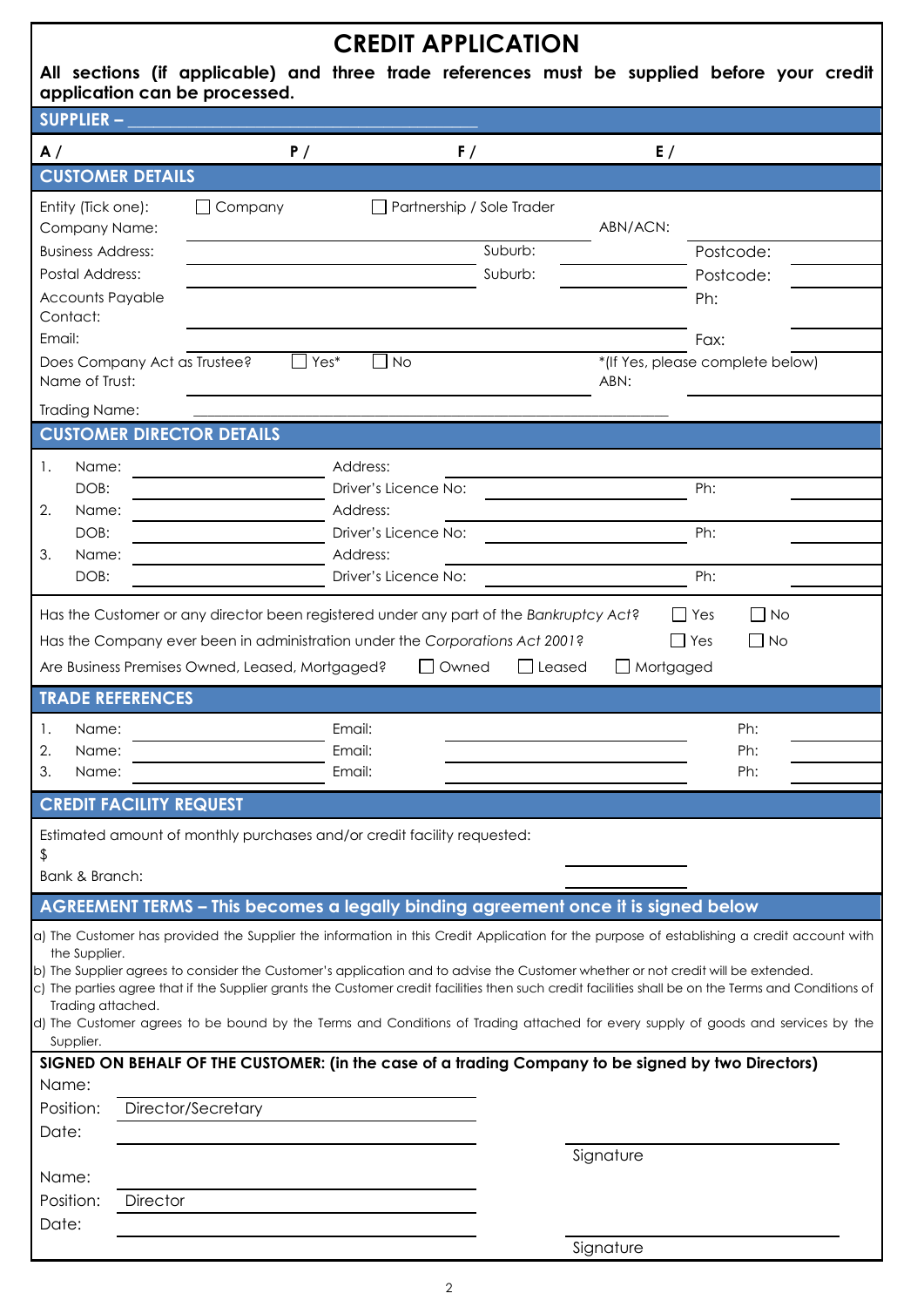## **TERMS AND CONDITIONS OF TRADING**



#### **1. Definitions and interpretation**

#### **1.1 Definitions**

In these Terms:

**Additional Charge** means:

- (a) fees or charges for additional work performed at the Customer's request or reasonably required as a result of the Customer's conduct, calculated in accordance with the Supplier's then current prices
- (b) expenses incurred by the Supplier, at the Customer's request or reasonably required as a result of the Customer's conduct.

**Business Day** means a day that is not a Saturday, Sunday or public holiday in the place where the Services are principally being carried out or the Goods provided.

**Cash on Delivery** means payment by the Customer in full, in the Supplier's absolute discretion, either before the Goods or Services are delivered to the Customer's nominated address or upon delivery of the Goods or Services to the Customer's nominated address.

**Customer** means the person identified on a Quote or Order as the customer and includes the Customer's agents and permitted assigns.

**Goods** means any goods supplied by the Supplier including those supplied in the course of providing Services.

**Loss** includes, but is not limited to, costs (including, but not limited to, party to party legal costs and the Supplier's legal costs), expenses, lost profits, award of damages, personal injury and property damage.

**Order** means a purchase order for Goods or Services placed by a Customer in response to a Quote and as varied in writing from time to time by the parties.

**Quote** means a written description of the Goods or Services to be provided, an estimate of the Supplier's charges for the performance of the required work and an estimate of the time frame for the performance of the work.

**Services** means the services to be provided by the Supplier to the Customer in accordance with a Quote and these Terms.

**Supplier** means the entity specified as the supplier of Goods or Services on the Quote and includes the Supplier's agents and permitted assigns.

#### **2. General**

#### **2.1 Engagement of the Writer**

- (a) These Terms apply to all transactions between the Customer and the Supplier relating to the provision of Goods and Services, including all quotations, contracts and variations. These Terms take precedence over Terms contained in any document of the Customer or elsewhere.
- (b) The variation or waiver of a provision of these terms or a party's consent to a departure from a provision by another party is ineffective unless in writing signed by the parties.

#### **3. Quotes**

- (a) The Supplier may provide the Customer a Quote which is valid for 30 days from the date of issue.
- (b) Unless otherwise agreed in writing, a Quote does not include delivery and/or installation of the Goods.
- (c) The Supplier is not obliged to commence work until the Customer accepts the Quote.
- (d) The Supplier reserves the right to amend any Quote before the Order has been completed.
- (e) All descriptions, photographs, drawings, illustrations, weights, dimensions, performance data and all other particulars relating to Goods or Services that are provided in any Quote, catalogue, price list or other advertising material is only an approximation and are subject to alteration without notice.

#### **4. Orders**

- (a) Every Customer Order for the provision of Goods or Services must be submitted in writing on the Supplier's standard Order form (unless otherwise agreed).
- (b) The Order must clearly identify the Goods or Services ordered and the Supplier's Quote. An Order placed by the Customer signifies acceptance by the Customer of these Terms and the most recent Quote.
- (c) Orders must be signed by the Customer's authorised representative and specify the required date of delivery.
- (d) The Supplier may in its absolute discretion refuse to provide Goods or Services where:
	- (i) Goods are unavailable for any reason whatsoever;
	- (ii) credit limits cannot be agreed upon or have been exceeded; or
	- (iii) payment for Goods or Services previously provided to the Customer or any related corporation of the Customer, has not been received by the Supplier.
- (e) An Order cannot be cancelled without the prior written consent of the Supplier. Where an Order is cancelled, the Customer indemnifies the Supplier against any Losses incurred.

#### **5. Variations**

- (a) The Customer may request that its Order be varied by providing a request in writing. A request for a variation must be agreed to in writing by the Supplier.
- (b) If the Customer wishes to vary its requirements after a Quote has been prepared or after the placement of an Order, the Supplier reserves the right to vary the Quote to include any Additional Charge in accordance with its then current charge rates. A revised Quote issued by the Supplier in respect of the requested variation supersedes the original Quote. If the revised Quote only specifies additional work, the Quote for that additional work will be in addition to the immediately preceding Quote for the Goods and/or Services.

#### **6. Invoicing and payment**

- (a) Where the Supplier has granted the Customer credit, the Customer will ensure payment for the Goods or Services is made in accordance with the Terms of Credit and within 30 days of the last day of the month in which the Goods or Services were supplied to the Customer.
- (b) Where the Supplier has not granted the Customer credit, the Supplier may in its absolute discretion require payment to be Cash on Delivery or issue an invoice to the Customer:
	- (i) prior to commencing the provision of the Goods or Services, for an amount equal to the Quote and Additional Charges where the Supplier has not previously carried out work for the Customer or where the Supplier chooses to do so;
	- (ii) at the end of each week before the Order is completed, the Supplier may issue one or more invoices for a proportion or the whole of the amount of the Quote (the proportion to be calculated at the Supplier's discretion) and require that proportion of the Quote be paid in advance of any further Goods or Services being provided; or
	- (iii) upon completion of the provision of the Goods or Services or any time thereafter, for an amount equal to the Quote or the balance of the Quote outstanding, any Additional Charges and any amount not previously invoiced, or if no Quote was provided, for an amount representing the Supplier's charge for the work performed in completing the Order and for any Additional Charges.
	- (c) The Customer must pay an invoice issued by the Supplier to the Supplier within 14 days of a valid tax invoice being issued to the Customer.

#### **7. Overdue and/or Unpaid Accounts**

- (a) If any invoice is due but unpaid, the Supplier may withhold the provision of further Goods or Services until the Customer pays all overdue amounts in full.
- (b) The Supplier may in its complete discretion apply any payment received from the Customer to any amount owing by the Customer to the Supplier.
- (c) The Customer is not entitled to retain any money owing to the Supplier notwithstanding any default or alleged default by the Supplier of these Terms. Nothing in this paragraph affects the Customer's rights for any alleged failure of a guarantee under the Australian Consumer Law.
- (d) The Customer is to pay the Supplier on demand interest at the rate of 10% per annum on all overdue amounts owed by the Customer to the Supplier, calculated daily.
- (e) All costs and expenses associated with collecting overdue amounts, including (but not limited to) legal fees and internal costs and expenses of the Supplier, are to be paid by the Customer as a debt due and payable under the Terms.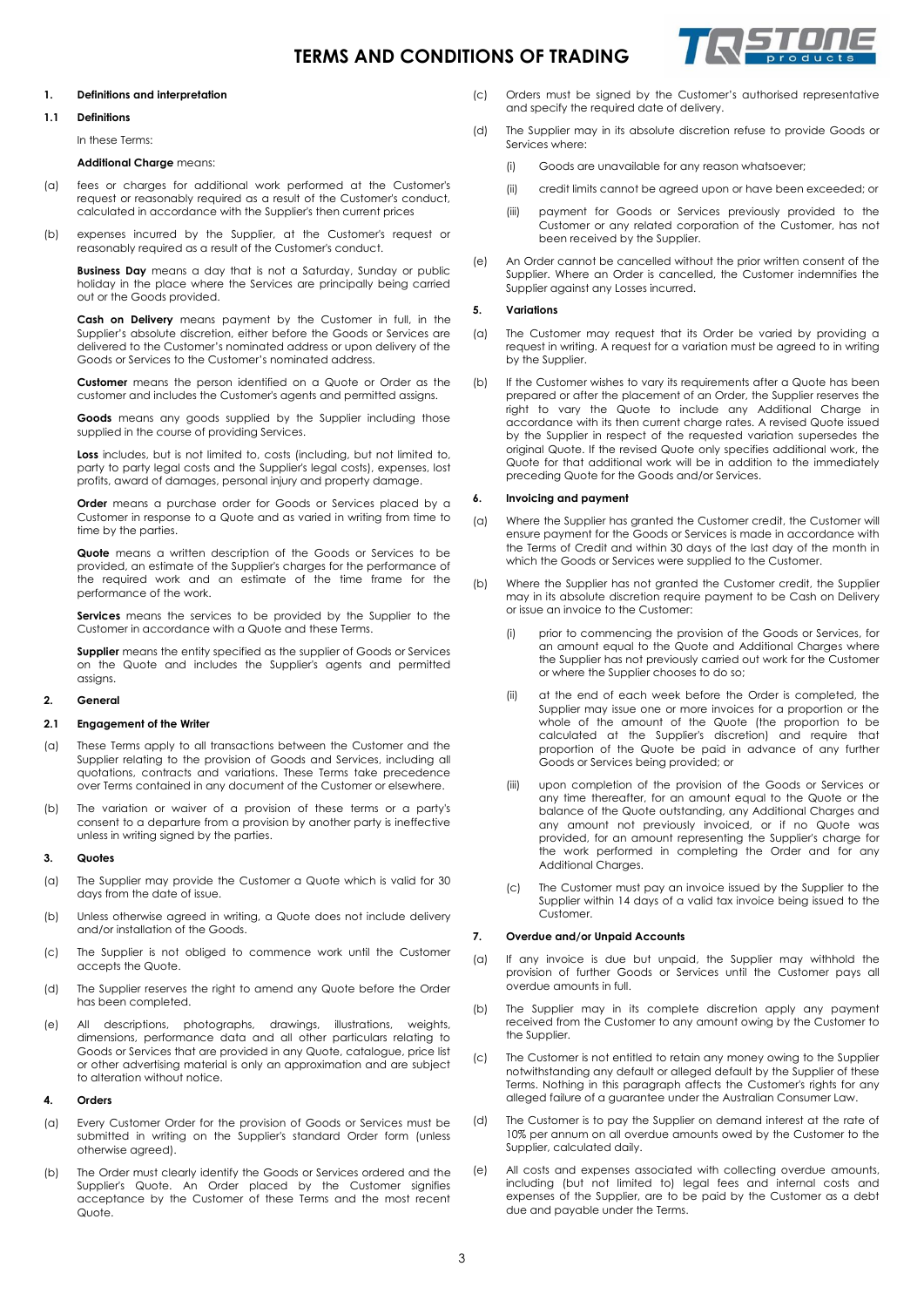

### **8. Additional Charges**

- (a) The Supplier may require the Customer to pay Additional Charges in respect of Costs incurred by the Supplier resulting from reliance on inadequate or incorrect information or material provided by the Customer.
- (b) Additional Charges may also be imposed as a result of cancellation by the Customer of an Order where cancellation results in Loss of the Supplier, storage costs for goods not collected from the Supplier within 2 weeks of the date on which the Goods are manufactured, fabricated, created or formed at the rate set out in the Quote, photocopying, communication costs, couriers, packing and handling, Government or council taxes or charges, additional work required by the Customer or any other occurrence which causes the Supplier to incur additional costs in respect of the Customer's Order.

#### **9. Acceptance of Goods**

(a) If the Customer fails to advise the Supplier in writing of any fault in Goods or failure of Goods to accord with the Customer's Order within 48 hours of delivery, the Customer is deemed to have accepted the Goods and to have accepted the Goods are not faulty and accord with the Customer's Order. Nothing in this paragraph affects the Customer's rights for any alleged failure of a guarantee under the Australian Consumer Law.

#### **10. Title and risk**

- (a) Risk in Goods passes to the Customer immediately upon delivery.
- (b) Delivery of the Goods occurs:
	- (i) When the Customer collects the Goods from the Supplier's premises; or
	- (ii) If the Supplier has agreed to deliver the Goods to the Customer, then delivery is when the Supplier or its agent delivers the Goods to the Customer's designated place.
- (c) Property and title in Goods supplied to the Customer pursuant to these Terms does not pass to the Customer until all money due and payable to the Supplier by the Customer have been fully paid.
- (d) Where Goods are supplied by the Supplier to the Customer without payment in full of all moneys payable in respect of the Goods and any Services provided by the Supplier in respect of those Goods, the Customer:
	- (i) is a bailee of the Goods until property in them passes to the Customer;
	- (ii) irrevocably appoints the Supplier its attorney to do all acts and things necessary to ensure the retention of title to goods including the registration of any security interest in favour of the Supplier with respect to the Goods under applicable law;
	- (iii) must be able upon demand by the Supplier to separate and identify as belonging to the Supplier Goods supplied by the Supplier from other goods which are held by the Customer;
	- (iv) must not allow any person to have or acquire any security interest in the Goods;
	- (v) agrees that the Supplier may repossess the Goods if payment is not made within 14 days (or such longer time as the Supplier may, in its complete discretion, approve in writing) of the supply of the Goods; and
	- (vi) the Customer grants an irrevocable licence to the Supplier or its agent to enter the Customer's premises in order to recover possession of Goods pursuant to this paragraph. The Customer indemnifies the Supplier in respect of any damage to property or personal injury which occurs as a result of the Supplier entering the Customer's premises.

#### **11. Default by Customer**

- (a) The following constitutes an event of default:
	- (i) the Customer breaches these Terms for any reason and fails to remedy that breach within 14 days of being given notice by the Supplier to do so;
	- (ii) the Customer, being a natural person, commits an act of bankruptcy;
	- (iii) the Customer, being a corporation, is subject to:
		- (A) a petition being presented, an order being made or a meeting being called to consider a resolution for the Customer to be wound up, deregistered or dissolved;
- (B) a receiver, receiver and manager or an administrator under Part 5.3A of the Corporations Act 2001 being appointed to all or any part of the Customer's property and undertaking;
- (C) the entering of a scheme of arrangement (other than for the purpose of restructuring);
- (D) any assignment for the benefit of creditors;
- (iv) the Customer purports to assign its rights under these Terms without the Supplier's prior written consent;
- (v) the Customer ceases or threatens to cease conduct of its business in the normal manner.
- (b) Where an event of default occurs, the Supplier may:
	- (i) terminate these Terms;
	- (ii) terminate any or all Orders and credit arrangements (if any) with the Customer;
	- (iii) refuse to deliver Goods or provide further Services;
	- (iv) pursuant to clause 10(d), repossess and re-sell any Goods delivered to the Customer, the payment for which has not been received; or
	- (v) retain (where applicable) all money paid on account of Goods or Services or otherwise.
	- (c) On an event of default all invoices will become immediately due and payable.

#### **12. Termination**

In addition to the express rights of termination provided in these Terms, a party may terminate these Terms by giving 30 days written notice to the other party. Upon termination by the Customer, all invoices will become immediately due and payable.

### **13. Exclusions and limitation of liability**

- (a) The Customer expressly agrees that use of the Goods and Services is at the Customer's risk. To the full extent allowed by law, the Supplier's liability for breach of any term implied into these Terms by any law is excluded.
- (b) The Supplier gives no warranty in relation to the Services provided or supplied. Under no circumstances is the Supplier or any of its suppliers liable or responsible in any way to the Customer or any other person for any loss, damages, costs, expenses or other claims (including consequential damages and loss of profits or loss of revenues), as a result, direct or indirect of any defect, deficiency or discrepancy in the Goods or Services including in their form, content and timeliness of deliveries, failure of performance, error, omission, defect, including, without limitation, for and in relation to any of the following:
	- (i) any Goods or Services supplied to the Customer;
	- (ii) any delay in supply of the Goods or Services; or
	- (iii) any failure to supply the Goods or Services.
- (c) The Supplier does not accept any liability or responsibility for any Loss suffered as a result of the Customer's reliance on any advice, recommendation, information, assistance or service reasonably provided by the Supplier.
- (d) To the fullest extent permissible at law, the Supplier is not liable for any direct, indirect, punitive, incidental, special, consequential damages or any damages whatsoever including, without limitation, damages for loss of use, data or profits, arising out of or in any way connected with the provision of or failure to provide Goods or Services, or otherwise arising out of the provision of Goods or the Services, whether based on Terms, negligence, strict liability or otherwise, even if the Supplier has been advised of the possibility of damages.
- (e) The Australian Consumer Law may give to the Customer certain guarantees. Where liability for breach of any such guarantee can be limited, the Supplier's liability (if any) arising from any breach of those guarantees is limited with respect to the supply of Goods, to the replacement or repair of the Goods or the costs of resupply or replacement of the Goods or with respect to Services to the supply of Services again or cost of re-supplying the Services again.

#### **14. Indemnity**

(a) The Customer indemnifies and keeps indemnified the Supplier, its servants and agents in respect of any claim or demand made or action commenced by any person (including, but not limited to, the Customer) against the Supplier or, for which the Supplier is liable, in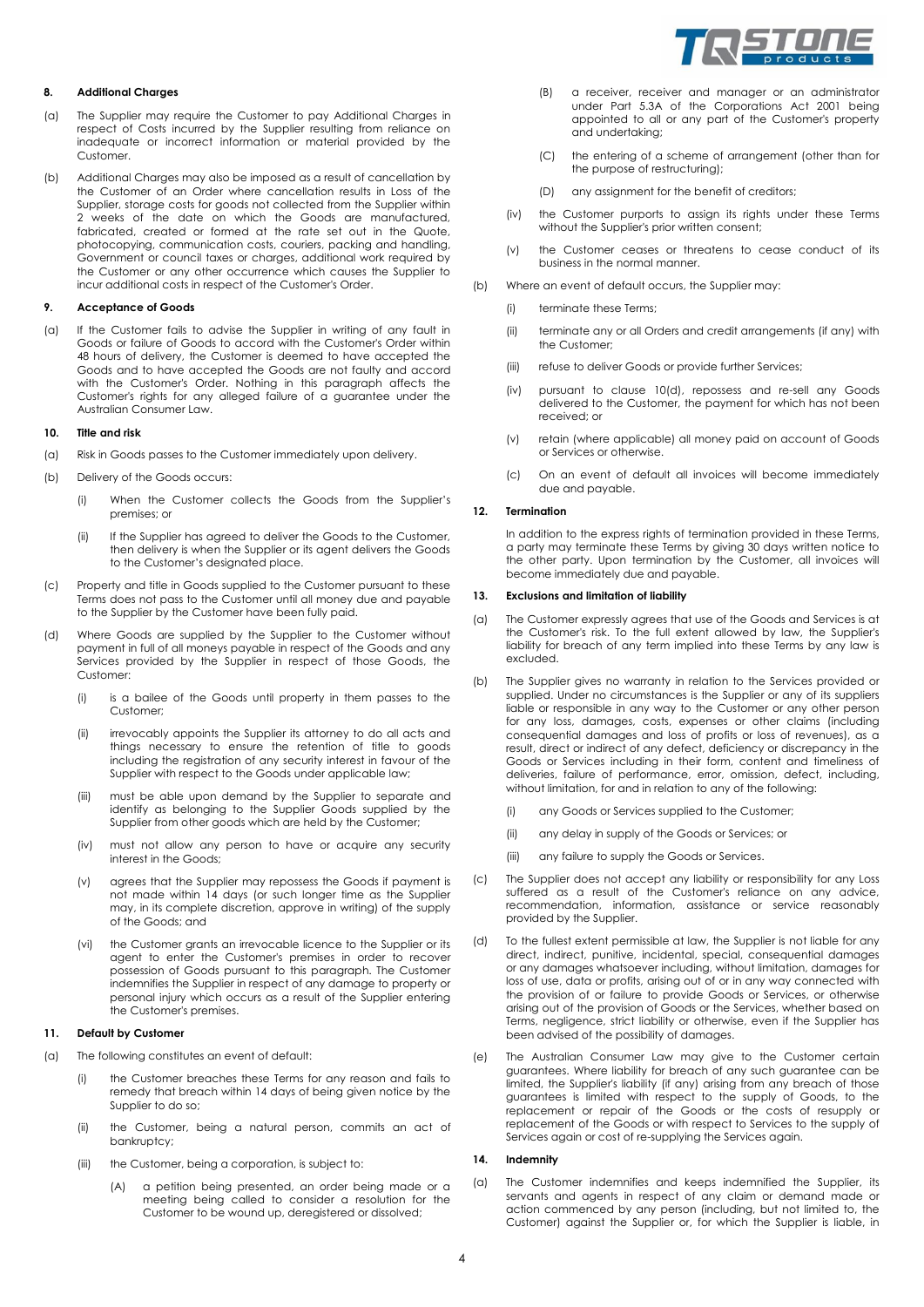

connection with any Loss arising from or incidental to the provision of Goods or Services, any Order or the subject matter of these Terms including, but not limited to any legal costs incurred by the Supplier in relation to meeting any claim or demand or any party/party legal casts for which the Supplier is liable in connection with any such claim or demand. This provision remains in force after the termination of these Terms.

#### **15. Miscellaneous**

- (a) These Terms are governed by the laws of the State in which the Supplier's registered office is located and the parties agree to submit to the non-exclusive jurisdiction of the Court's located there.
- (b) These Terms and any Quotes and written variations agreed to in writing by the Supplier represent the whole agreement between the parties relating to the subject matter of these terms. These Terms supersede all oral and written negotiations and communications by and on behalf of either of the parties.
- (c) In entering into these Terms, the Customer has not relied on any warranty, representation or statement, whether oral or written, made by the Supplier or any of its employees or agents.
- (d) If any provision of these Terms is or becomes void, voidable or unenforceable, the remaining provisions continue in force.

#### <span id="page-4-0"></span>**16. Personal Property Securities Act**

#### **16.1 Definitions**

In clause this claus[e 16:](#page-4-0)

- (a) **PPSA** means the Personal Property Securities Act 2009 (Cth);
- (b) words and phrases that have defined meanings in the PPSA have the same meaning as in the PPSA unless the context indicates otherwise.

#### **16.2 Consent to registration**

The Customer consents to the Supplier perfecting any security interest that it considers these Terms provides for by registration under the PPSA. The Customer agrees to do anything the Supplier reasonably asks to ensure that the security interest:

- (a) is enforceable, perfected and otherwise effective; and
- (b) has priority over all other security interests.

#### **16.3 Waiver of notices and information requests**

- (a) To the extent the law permits, the Customer waives its right to receive any notice (including notice of a verification statement) that is required by the PPSA. However, this does not prevent the Supplier from giving a notice under the PPSA.
- (b) The Customer agrees not to exercise its rights to make any request of the Supplier under section 275 of the PPSA. However this does not limit the Customer's rights to request information other than under section 275.

#### **16.4 Enforcement of security interest**

- (a) To the extent the law permits, the Supplier need not comply with, and the Customer may not exercise rights under, any provisions of Chapter 4 of the PPSA that may be contracted out of.
- (b) if the Supplier exercises a right, power or remedy in connection with this document or a security interest that it provides for, that exercise is taken not to be an exercise of a right, power or remedy under the PPSA unless the Supplier states otherwise at the time of exercise. However, this clause does not apply to a right, power or remedy which can only be exercised under the PPSA.

#### **16.5 Changes in Customer's details**

- <span id="page-4-1"></span>(a) The Customer must notify the Supplier at least 14 days before it does any of the following:
	- (i) changes its name;
	- (ii) changes its place of registration or incorporation;
	- (iii) changes or applies for an ACN, ABN, ARBN or ARSN under which an interest in any of the Goods is or will be held.
- (b) The Customer must notify the Supplier if anything mentioned in clause 16.[5 \(a\)](#page-4-1) occurs immediately upon becoming aware of it.